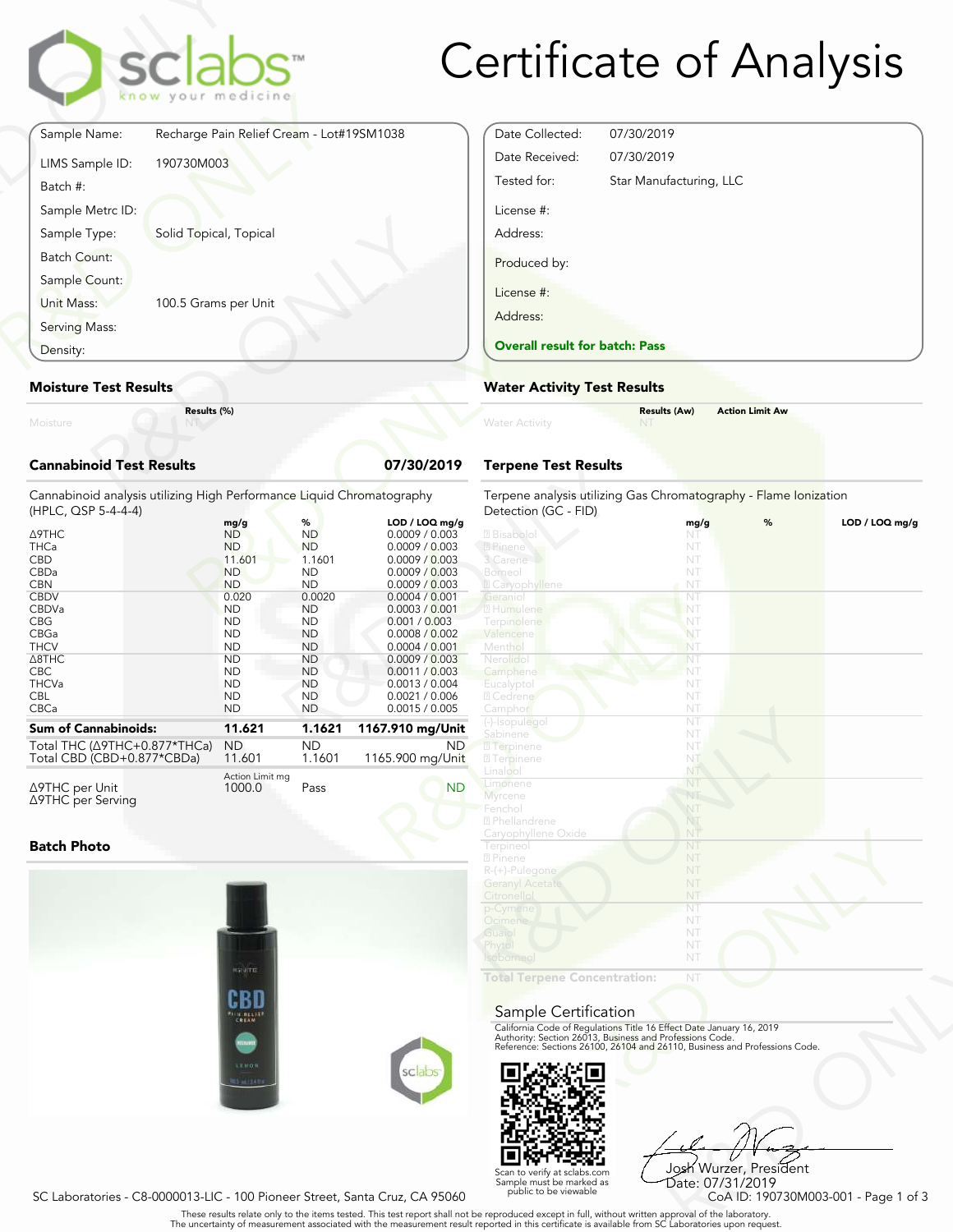

## Certificate of Analysis

|                                                                                                                       |              | sclabs<br>know your medicine |                                           |                                |
|-----------------------------------------------------------------------------------------------------------------------|--------------|------------------------------|-------------------------------------------|--------------------------------|
| Sample Name:                                                                                                          |              |                              | Recharge Pain Relief Cream - Lot#19SM1038 |                                |
| LIMS Sample ID:<br>Batch #:                                                                                           | 190730M003   |                              |                                           |                                |
| Sample Metrc ID:                                                                                                      |              |                              |                                           |                                |
| Sample Type:                                                                                                          |              | Solid Topical, Topical       |                                           |                                |
| <b>Batch Count:</b>                                                                                                   |              |                              |                                           |                                |
| Sample Count:                                                                                                         |              |                              |                                           |                                |
| Unit Mass:                                                                                                            |              | 100.5 Grams per Unit         |                                           |                                |
| Serving Mass:                                                                                                         |              |                              |                                           |                                |
| Density:                                                                                                              |              |                              |                                           |                                |
| <b>Pesticide Test Results - Pass</b>                                                                                  |              |                              |                                           | 07/31/2019                     |
| Pesticide, Fungicide and plant growth regulator analysis utilizing<br>HPLC-Mass Spectrometry and GC-Mass Spectrometry |              |                              |                                           |                                |
|                                                                                                                       |              | Results (µg/g)               | Action Limit µg/g                         | $LOD / LOQ \mu g/g$            |
| Abamectin<br>Acephate                                                                                                 | Pass<br>Pass | <b>ND</b><br><b>ND</b>       | 0.3<br>5.0                                | 0.030 / 0.091<br>0.013 / 0.039 |
| Acequinocyl                                                                                                           | Pass         | <b>ND</b>                    | 4.0                                       | 0.010 / 0.031                  |
| $\Lambda$ is a state of a state of $\Lambda$                                                                          | D---         | <b>NID</b>                   | E O                                       | 0.012 LO 020                   |

#### Pesticide Test Results - Pass 07/31/2019

| Density:                                                           | <b>Overall result for batc</b>                     |                |                   |                     |                                                                           |    |  |
|--------------------------------------------------------------------|----------------------------------------------------|----------------|-------------------|---------------------|---------------------------------------------------------------------------|----|--|
|                                                                    | <b>Pesticide Test Results - Pass</b><br>07/31/2019 |                |                   |                     |                                                                           |    |  |
| Pesticide, Fungicide and plant growth regulator analysis utilizing |                                                    |                |                   |                     | Pesticide, Fungicide and                                                  |    |  |
| HPLC-Mass Spectrometry and GC-Mass Spectrometry                    |                                                    |                |                   |                     | <b>HPLC-Mass Spectrometry</b>                                             |    |  |
|                                                                    |                                                    | Results (µg/g) | Action Limit µg/g | $LOD / LOQ \mu g/g$ |                                                                           |    |  |
| Abamectin                                                          | Pass                                               | ND             | 0.3               | 0.030 / 0.091       | Aldicarb                                                                  | Pa |  |
| Acephate                                                           | Pass                                               | <b>ND</b>      | 5.0               | 0.013 / 0.039       | Carbofuran                                                                | Pa |  |
| Acequinocyl                                                        | Pass                                               | <b>ND</b>      | 4.0               | 0.010 / 0.031       | Chlordane                                                                 | Pa |  |
| Acetamiprid                                                        | Pass                                               | <b>ND</b>      | 5.0               | 0.013 / 0.038       | Chlorfenapyr                                                              | Pa |  |
| Azoxystrobin                                                       | Pass                                               | <b>ND</b>      | 40.0              | 0.015 / 0.047       | Chlorpyrifos                                                              | Pa |  |
| Bifenazate                                                         | Pass                                               | <b>ND</b>      | 5.0               | 0.012 / 0.035       | Coumaphos                                                                 | Pa |  |
| Bifenthrin                                                         | Pass                                               | <b>ND</b>      | 0.5               | 0.013 / 0.038       | Daminozide                                                                | Pa |  |
| Boscalid                                                           | Pass                                               | <b>ND</b>      | 10.0              | 0.008 / 0.023       | DDVP (Dichlorvos)                                                         | Pa |  |
| Captan                                                             | Pass                                               | <b>ND</b>      | 5.0               | 0.099 / 0.300       | Dimethoate                                                                | Pa |  |
| Carbaryl                                                           | Pass                                               | ND             | 0.5               | 0.014 / 0.043       | Ethoprop(hos)                                                             | Pa |  |
| Chlorantraniliprole                                                | Pass                                               | <b>ND</b>      | 40.0              | 0.020 / 0.061       | Etofenprox                                                                | Pa |  |
| Clofentezine                                                       | Pass                                               | <b>ND</b>      | 0.5               | 0.009 / 0.027       | Fenoxycarb                                                                | Pa |  |
| Cyfluthrin                                                         | Pass                                               | <b>ND</b>      | 1.0               | 0.099 / 0.299       | Fipronil                                                                  | Pa |  |
| Cypermethrin                                                       | Pass                                               | <b>ND</b>      | 1.0               | 0.030 / 0.091       | Imazalil                                                                  | Pa |  |
| Diazinon                                                           | Pass                                               | <b>ND</b>      | 0.2               | 0.009 / 0.027       | Methiocarb                                                                | Pa |  |
| Dimethomorph                                                       | Pass                                               | <b>ND</b>      | 20.0              | 0.018 / 0.055       | Methyl parathion                                                          | Pa |  |
| Etoxazole                                                          | Pass                                               | <b>ND</b>      | 1.5               | 0.007 / 0.022       | Mevinphos                                                                 | Pa |  |
| Fenhexamid                                                         | Pass                                               | <b>ND</b>      | 10.0              | 0.015 / 0.045       | Paclobutrazol                                                             | Pa |  |
| Fenpyroximate                                                      | Pass                                               | <b>ND</b>      | 2.0               | 0.012 / 0.036       | Propoxur                                                                  | Pa |  |
| Flonicamid                                                         | Pass                                               | <b>ND</b>      | 2.0               | 0.022 / 0.066       | Spiroxamine                                                               | Pa |  |
| Fludioxonil                                                        | Pass                                               | <b>ND</b>      | 30.0              | 0.020 / 0.061       | Thiacloprid                                                               | Pa |  |
| Hexythiazox                                                        | Pass                                               | <b>ND</b>      | 2.0               | 0.009 / 0.027       |                                                                           |    |  |
| Imidacloprid                                                       | Pass                                               | ND             | 3.0               | 0.017 / 0.050       |                                                                           |    |  |
| Kresoxim-methyl                                                    | Pass                                               | <b>ND</b>      | 1.0               | 0.010 / 0.029       | <b>Heavy Metal Test Res</b>                                               |    |  |
| Malathion                                                          | Pass                                               | <b>ND</b>      | 5.0               | 0.006 / 0.019       |                                                                           |    |  |
| Metalaxyl                                                          | Pass                                               | <b>ND</b>      | 15.0              | 0.011 / 0.033       |                                                                           |    |  |
| Methomyl                                                           | Pass                                               | <b>ND</b>      | 0.1               | 0.022 / 0.067       | Heavy metal analysis utiliz                                               |    |  |
| Myclobutanil                                                       | Pass                                               | <b>ND</b>      | 9.0               | 0.015 / 0.044       | Spectrometry (ICP-MS)                                                     |    |  |
| Naled                                                              | Pass                                               | <b>ND</b>      | 0.5               | 0.010 / 0.031       |                                                                           |    |  |
| Oxamyl                                                             | Pass                                               | <b>ND</b>      | 0.2               | 0.014 / 0.042       | Cadmium                                                                   | Pa |  |
| Pentachloronitrobenzene                                            | Pass                                               | <b>ND</b>      | 0.2               | 0.020 / 0.061       | Lead                                                                      | Pa |  |
| Permethrin                                                         | Pass                                               | <b>ND</b>      | 20.0              | 0.027 / 0.082       | Arsenic                                                                   | Pa |  |
| Phosmet                                                            | Pass                                               | <b>ND</b>      | 0.2               | 0.010 / 0.030       | Mercury                                                                   | Pa |  |
| Piperonylbutoxide                                                  | Pass                                               | <b>ND</b>      | 8.0               | 0.007 / 0.020       |                                                                           |    |  |
| Prallethrin                                                        | Pass                                               | <b>ND</b>      | 0.4               | 0.011 / 0.032       |                                                                           |    |  |
| Propiconazole                                                      | Pass                                               | <b>ND</b>      | 20.0              | 0.004 / 0.013       |                                                                           |    |  |
| Pyrethrins                                                         | Pass                                               | <b>ND</b>      | 1.0               | 0.012 / 0.036       |                                                                           |    |  |
| Pyridaben                                                          | Pass                                               | <b>ND</b>      | 3.0               | 0.007 / 0.020       |                                                                           |    |  |
| Spinetoram                                                         | Pass                                               | <b>ND</b>      | 3.0               | 0.006 / 0.017       |                                                                           |    |  |
| Spinosad                                                           | Pass                                               | <b>ND</b>      | 3.0               | 0.010 / 0.031       |                                                                           |    |  |
| Spiromesifen                                                       | Pass                                               | <b>ND</b>      | 12.0              | 0.005 / 0.015       |                                                                           |    |  |
| Spirotetramat                                                      | Pass                                               | <b>ND</b>      | 13.0              | 0.014 / 0.042       |                                                                           |    |  |
| Tebuconazole                                                       | Pass                                               | <b>ND</b>      | 2.0               | 0.006 / 0.018       |                                                                           |    |  |
| Thiamethoxam                                                       | Pass                                               | <b>ND</b>      | 4.5               | 0.011 / 0.033       |                                                                           |    |  |
| Trifloxystrobin                                                    | Pass                                               | <b>ND</b>      | 30.0              | 0.007 / 0.020       | $\mathsf{L} \cup \mathsf{L} \subset \mathsf{L} \cup \mathsf{L}$<br>$\sim$ |    |  |

### Mycotoxin Test Results

| Mycotoxin analysis utilizing HPLC-Mass Spectrometry |    |                                    |                      |
|-----------------------------------------------------|----|------------------------------------|----------------------|
|                                                     |    | Results (µq/kq) Action Limit µq/kq | $LOD / LOQ \mu q/kg$ |
| Aflatoxin B1, B2, G1, G2                            |    |                                    |                      |
| Ochratoxin A                                        | NT |                                    |                      |

| <b>Overall result for batch: Pass</b> |                         |
|---------------------------------------|-------------------------|
| Address:                              |                         |
| License #:                            |                         |
| Produced by:                          |                         |
| Address:                              |                         |
| License #:                            |                         |
| Tested for:                           | Star Manufacturing, LLC |
| Date Received:                        | 07/30/2019              |
| Date Collected:                       | 07/30/2019              |

#### Pesticide Test Results - Pass 07/31/2019

Pesticide, Fungicide and plant growth regulator analysis utilizing HPLC-Mass Spectrometry and GC-Mass Spectrometry

|                   |                                       | Results $(\mu g/g)$   | Action Limit µg/g                      | $LOD / LOQ \mu q/q$                                                                                               |
|-------------------|---------------------------------------|-----------------------|----------------------------------------|-------------------------------------------------------------------------------------------------------------------|
|                   | Pass                                  | <b>ND</b>             | <b>ND</b>                              | 0.030 / 0.091                                                                                                     |
| Carbofuran        | Pass                                  | <b>ND</b>             | <b>ND</b>                              | 0.029 / 0.089                                                                                                     |
| Chlordane         | Pass                                  | <b>ND</b>             | <b>ND</b>                              | 0.032 / 0.097                                                                                                     |
| Chlorfenapyr      | Pass                                  | <b>ND</b>             | <b>ND</b>                              | 0.030 / 0.090                                                                                                     |
| Chlorpyrifos      | Pass                                  | <b>ND</b>             | <b>ND</b>                              | 0.029 / 0.089                                                                                                     |
| Coumaphos         | Pass                                  | <b>ND</b>             | <b>ND</b>                              | 0.029 / 0.089                                                                                                     |
| Daminozide        | Pass                                  | <b>ND</b>             | <b>ND</b>                              | 0.030 / 0.091                                                                                                     |
| DDVP (Dichlorvos) | Pass                                  | <b>ND</b>             | <b>ND</b>                              | 0.029 / 0.089                                                                                                     |
| Dimethoate        | Pass                                  | <b>ND</b>             | <b>ND</b>                              | 0.029 / 0.089                                                                                                     |
|                   | Pass                                  | <b>ND</b>             | <b>ND</b>                              | 0.029 / 0.089                                                                                                     |
| Etofenprox        | Pass                                  | <b>ND</b>             | <b>ND</b>                              | 0.029 / 0.089                                                                                                     |
| Fenoxycarb        | Pass                                  | <b>ND</b>             | <b>ND</b>                              | 0.029 / 0.089                                                                                                     |
|                   | Pass                                  | <b>ND</b>             | <b>ND</b>                              | 0.029 / 0.089                                                                                                     |
| Imazalil          | Pass                                  | <b>ND</b>             | <b>ND</b>                              | 0.029 / 0.089                                                                                                     |
| Methiocarb        | Pass                                  | <b>ND</b>             | <b>ND</b>                              | 0.029 / 0.089                                                                                                     |
| Methyl parathion  | Pass                                  | <b>ND</b>             | <b>ND</b>                              | 0.029 / 0.089                                                                                                     |
| Mevinphos         | Pass                                  | <b>ND</b>             | <b>ND</b>                              | 0.029 / 0.089                                                                                                     |
| Paclobutrazol     | Pass                                  | <b>ND</b>             | <b>ND</b>                              | 0.029 / 0.089                                                                                                     |
| Propoxur          | Pass                                  | <b>ND</b>             | <b>ND</b>                              | 0.029 / 0.089                                                                                                     |
| Spiroxamine       | Pass                                  | <b>ND</b>             | <b>ND</b>                              | 0.029 / 0.089                                                                                                     |
| Thiacloprid       | Pass                                  | <b>ND</b>             | <b>ND</b>                              | 0.029 / 0.089                                                                                                     |
|                   |                                       |                       |                                        |                                                                                                                   |
|                   |                                       |                       |                                        |                                                                                                                   |
|                   |                                       |                       |                                        | 07/30/2019                                                                                                        |
|                   |                                       |                       |                                        |                                                                                                                   |
|                   |                                       |                       |                                        |                                                                                                                   |
|                   |                                       |                       |                                        |                                                                                                                   |
|                   |                                       |                       |                                        |                                                                                                                   |
|                   |                                       | Results (µg/g)        | Action Limit µg/g                      | $LOD / LOQ \mu g/g$                                                                                               |
| Cadmium           | Pass                                  | <b>ND</b>             | 0.5                                    | 0.012 / 0.035                                                                                                     |
| Lead              | Pass                                  | <b>ND</b>             | 0.5                                    | 0.031 / 0.095                                                                                                     |
| Arsenic           | Pass                                  | <b>ND</b>             | 1.5                                    | 0.013 / 0.039                                                                                                     |
| Mercury           | Pass                                  | <b>ND</b>             | 3.0                                    | 0.002 / 0.005                                                                                                     |
|                   | Aldicarb<br>Ethoprop(hos)<br>Fipronil | Spectrometry (ICP-MS) | <b>Heavy Metal Test Results - Pass</b> | The LC-Mass Speculument and OC-Mass Speculument<br>Heavy metal analysis utilizing Inductively Coupled Plasma Mass |

#### Heavy Metal Test Results - Pass **1988 12:30 12:30** 07/30/2019

| i niacioprig                                                                                                                                                                                                   | rass         | שצו                    | שצו               | <b>U.UZY / U.UOY</b>           |
|----------------------------------------------------------------------------------------------------------------------------------------------------------------------------------------------------------------|--------------|------------------------|-------------------|--------------------------------|
| <b>Heavy Metal Test Results - Pass</b>                                                                                                                                                                         |              |                        |                   | 07/30/2019                     |
| Heavy metal analysis utilizing Inductively Coupled Plasma Mass<br>Spectrometry (ICP-MS)                                                                                                                        |              |                        |                   |                                |
|                                                                                                                                                                                                                |              | Results (µg/g)         | Action Limit µg/g | LOD / LOQ µg/g                 |
| Cadmium                                                                                                                                                                                                        | Pass         | <b>ND</b>              | 0.5               | 0.012 / 0.035                  |
| Lead<br>Arsenic                                                                                                                                                                                                | Pass<br>Pass | <b>ND</b><br><b>ND</b> | 0.5<br>1.5        | 0.031 / 0.095<br>0.013 / 0.039 |
| Mercury                                                                                                                                                                                                        | Pass         | <b>ND</b>              | 3.0               | 0.002 / 0.005                  |
|                                                                                                                                                                                                                |              |                        |                   |                                |
| Sample Certification                                                                                                                                                                                           |              |                        |                   |                                |
| California Code of Regulations Title 16 Effect Date January 16, 2019<br>Authority: Section 26013, Business and Professions Code.<br>Reference: Sections 26100, 26104 and 26110, Business and Professions Code. |              |                        |                   |                                |
|                                                                                                                                                                                                                |              |                        |                   |                                |



R&D ONLY Josh Wurzer, President Date: 07/31/2019<br>CoA ID: 190730M003-001 - Page 2 of 3

SC Laboratories - C8-0000013-LIC - 100 Pioneer Street, Santa Cruz, CA 95060

. These results relate only to the items tested. This test report shall not be reproduced except in full, without written approval of the laboratory.<br>The uncertainty of measurement associated with the measurement result re